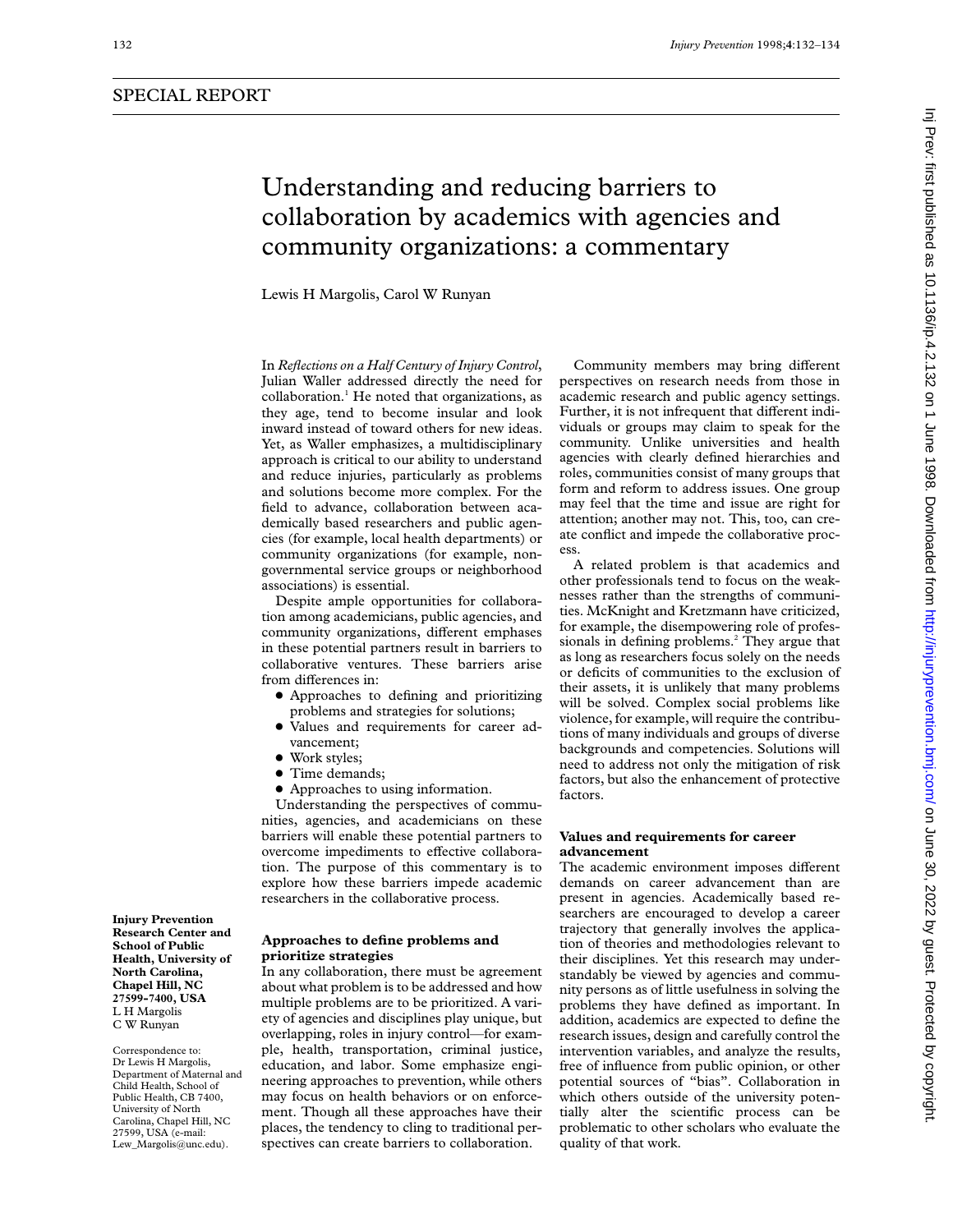The style of interaction associated with conducting academic research may also cause conflicts. Rigorously critiquing the work of others is usually a necessary first step in defining a research question. This style of challenge and counter challenge over ideas may not be comfortable for those outside the academic environment, perceiving it as personal criticisms. Furthermore, this process of finding fault may make it more difficult for faculty to recognize the strengths of communities and agencies upon which programs can be built.<sup>2</sup>

## **Work styles**

The socialization of scholars as independent thinkers has two complementary effects. Given the low academic expectations for collaborative efforts, many faculty members are uncertain about how to balance their scholarly needs with those of communities or agencies. Without experience in collaboration, faculty may feel uncomfortable working with community groups, because they do not understand how their skills may apply in community settings. Furthermore, and somewhat paradoxically, as faculty develop their skills, they gain stature as "experts" on issues they study, but this may give them a false sense of confidence about the application of their expertise in community settings. As "experts", faculty may fail to hear the ideas of others and the latter may be intimidated about expressing ideas divergent from those of the presumed expert. There are also sometimes tendencies for experts in one area to assume, inappropriately, that their expertise extends to other areas. Exacerbating this is the fact that the demographic composition of university faculties often contrasts with that of many of the high risk communities to which interventions are addressed.

#### **Time demands**

Effective collaboration requires immersion in a community or an ongoing relationship with an agency. Ironically, though communities or agencies may need or expect solutions quickly, the process of working through collaborative problem solving is often slow. Communities may take time to develop a consensus around an issue. Meanwhile, faculty needing to submit a grant by a certain deadline or complete aspects of their work for promotion review, may not be patient with the pace at which this process unfolds.

Faculty must take time to demonstrate a commitment to learn about the community or the agency in order to earn the respect and trust of individuals in those environments. The absence of such respect may compromise the refinement of research questions and data collection protocols. Similarly, inadequate time spent on developing trust may reduce community "buy-in", diminishing programmatic effects, and opportunities for future collaboration. Another issue of timing is that the promotion and tenure process is time limited. It involves a seven to 10 year period to develop one's record through publications, teaching,

and grants. The time required to develop and maintain collaborative efforts works against the academic clock.

Teaching also places specific and often unalterable demands on time. Courses meet at prearranged times; papers and examinations must be evaluated in a timely manner and grades must be submitted by specific dates. These requirements may limit the availability of a faculty member to times that do not necessarily coincide with the ebb and flow of community initiatives.

## **Using information**

Though a critically important function of public health practice, advocacy for community problem solving through social change is often in conflict with the scientific process. The tension revolves around scholars<sup>7</sup> efforts to adhere to the scientific method. Advocates intent on finding support for their position will want to use data from a particular study to support their views, and may be less attentive to the limitations in interpretation than a researcher. Research is rarely unequivocal and the process of interpreting findings often results in controversy. Faculty members face criticism from colleagues if they overinterpret their results and even, in some circles, if they propose policy implications based on their findings.

Even if academics are willing to address policy implications in their scientific publications, they are frequently reluctant to appear before legislative committees arguing for social change. In part, this stems from the difficulty in separating the scientific style of equivocating from the need to satisfy policy makers' desire to have an explicit solution to a perceived problem. Furthermore, even if faculty members are comfortable stating a clear recommendation as a result of their research, they may be prohibited from doing so. In some settings, it is against university, state, or federal policy for investigators to give testimony on specific bills or to advocate for specific interventions. This can be in direct conflict with a community group's efforts to promote social change, calling into question the commitment of academics to their cause.

As community groups involve the media in their advocacy efforts, the conflicts magnify. Researchers, bound by scientific norms and the rules of academe, are prohibited from allowing their results to be published in a public forum until the study has been peer reviewed and published in a scientific journal. Consequently, the beneficiaries of the results are delayed in their access to the findings. Yet, faculty, to survive in the tenure process, must publish in the peer reviewed literature, a process that can take months.

#### **Models to improve collaboration**

There are models that attempt to overcome these barriers to collaboration. A recent report documents formal links between schools of public health and health agencies.<sup>3</sup> Of the 27 schools of public health surveyed, all 21